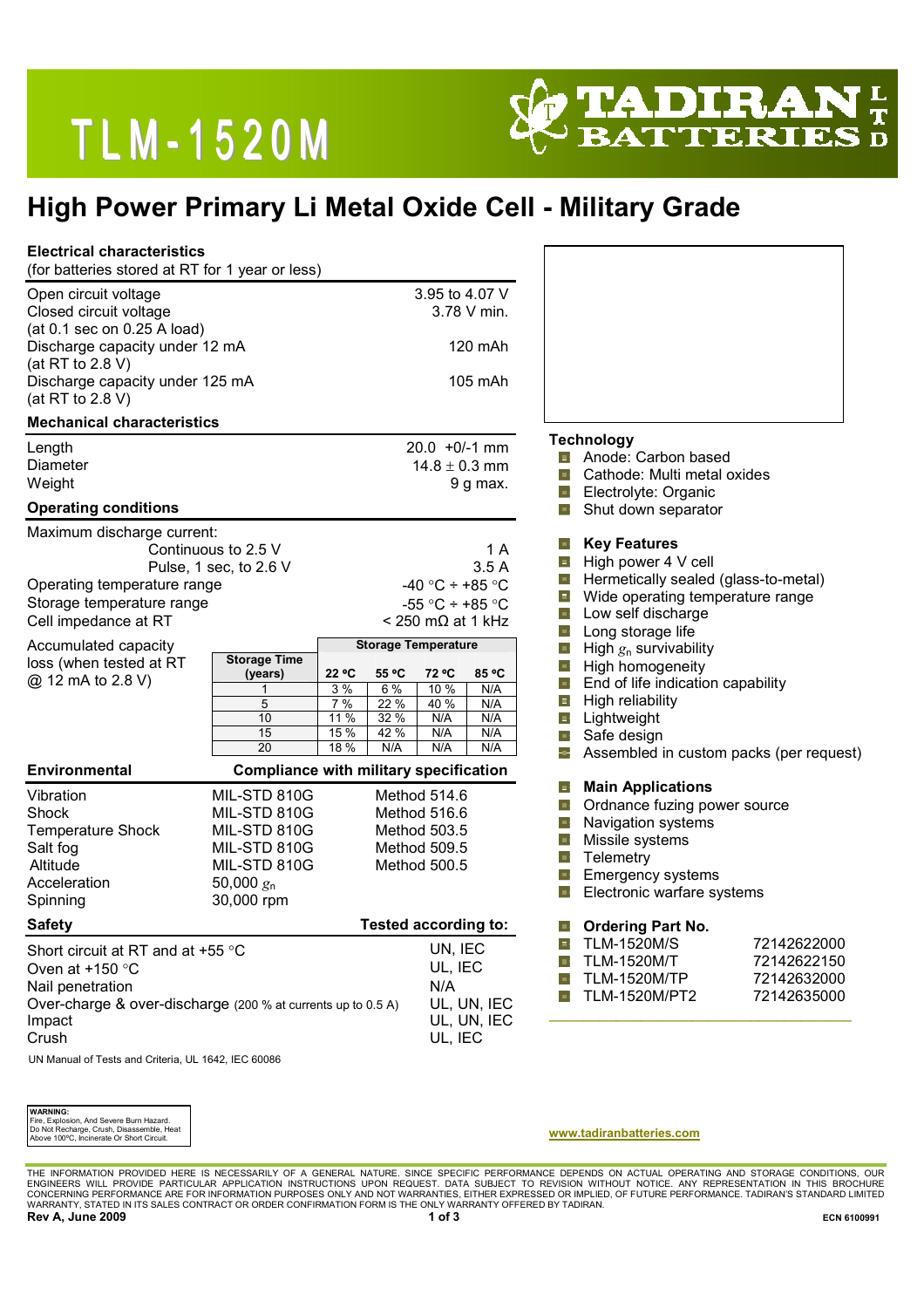# T L M - 1 5 2 0 M



## Performance data

### Discharge capability at RT



#### Discharge capability of 0.25 A at several temperatures







Pulse capability at RT



## Pulse capability of 0.25 A at several temperatures





#### Pulse capability of 0.125 A at several temperatures

THE INFORMATION PROVIDED HERE IS NECESSARILY OF A GENERAL NATURE. SINCE SPECIFIC PERFORMANCE DEPENDS ON ACTUAL OPERATING AND STORAGE CONDITIONS, OUR<br>ENGINEERS WILL PROVIDE PARTICULAR APPLICATION INSTRUCTIONS UPON REQUEST. Rev A, June 2009 2009 ECN 6100991